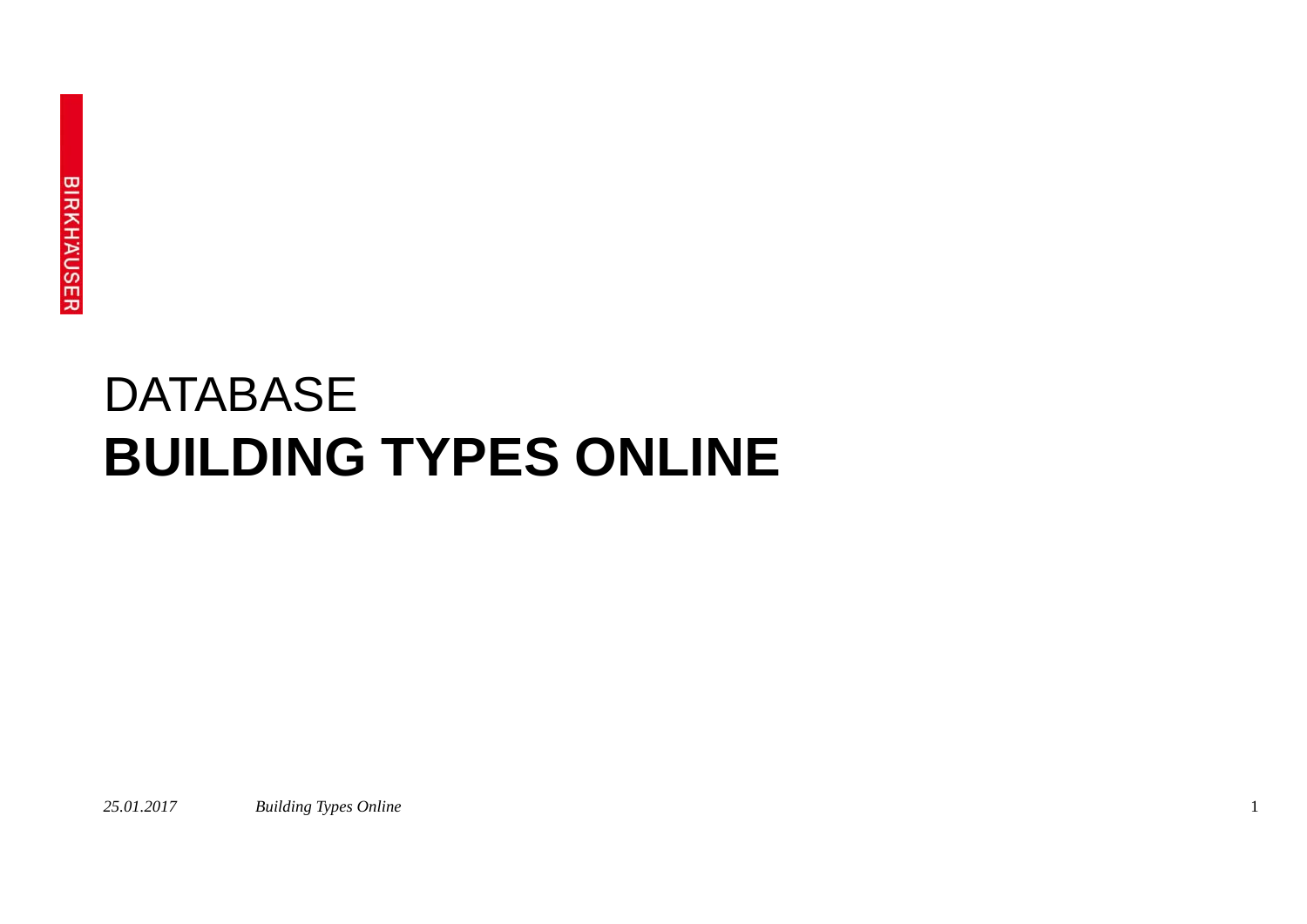# **THE INDISPENSABLE TOOL FOR TEACHING AND DESIGN**



- $\blacktriangleright$  English-language online resource for the study and practice of architectural design
- $\triangleright$  Based on the publisher's high international standing in professional architecture books, on the knowledge of the authors and editors who are leading experts in their fields, as well as on the technical quality of the illustrations
- $\blacktriangleright$  Large international collection of contemporary buildings, e. g. housing, office buildings, museums, schools, libraries, industrial complexes
- $\blacktriangleright$  Edited by Prof. Oliver Heckmann, Singapore University of Technology and Design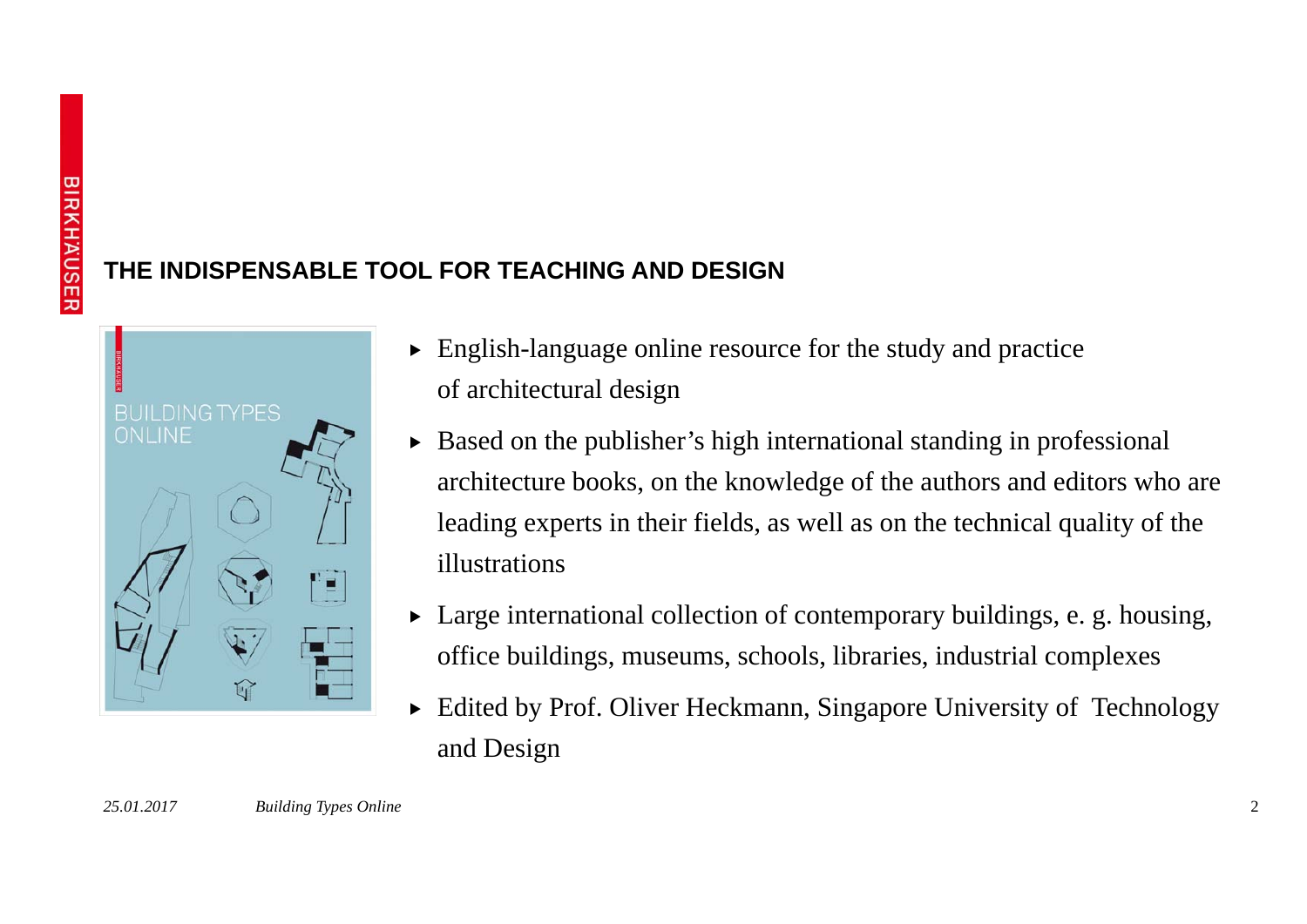#### **WHAT DOES IT INCLUDE?**

- **F** Launch version includes content from 12 previously published Birkhäuser publications (2002-2016), comprising more than **850 international case studies** from mostly the past 30 years and more than **120 thematic articles** on specific aspects of building design
- f Launch version with approx. **1,800 photos** and approx. **3,500 plans**
- $\blacktriangleright$  Annual updates to include additional 1-3 new Birkhäuser publications with additional building types and new projects
- $\blacktriangleright$  First update in 2017 to comprise sports buildings, hospitals and more housing types

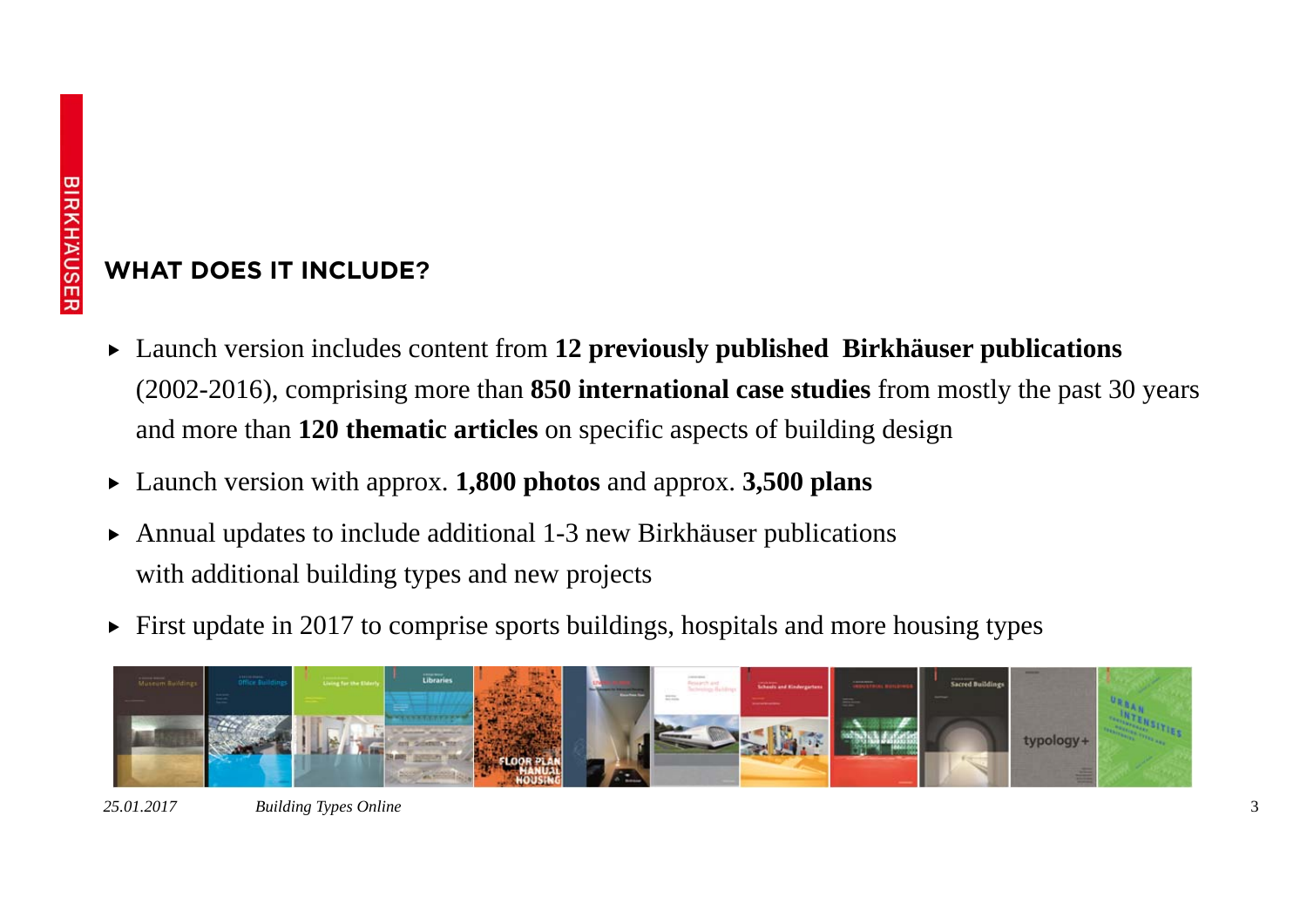#### **WHAT ARE THE BENEFITS?**

- $\blacktriangleright$  Each building presented with a wide array of technical drawings, plus reference photographs of the exterior and interior
- $\triangleright$  Vector-based plans of excellent quality available for download
- $\blacktriangleright$ Thematic essays on key aspects of each building type including links to the relevant case studies
- $\blacktriangleright$  Language: English
- User interface: English, German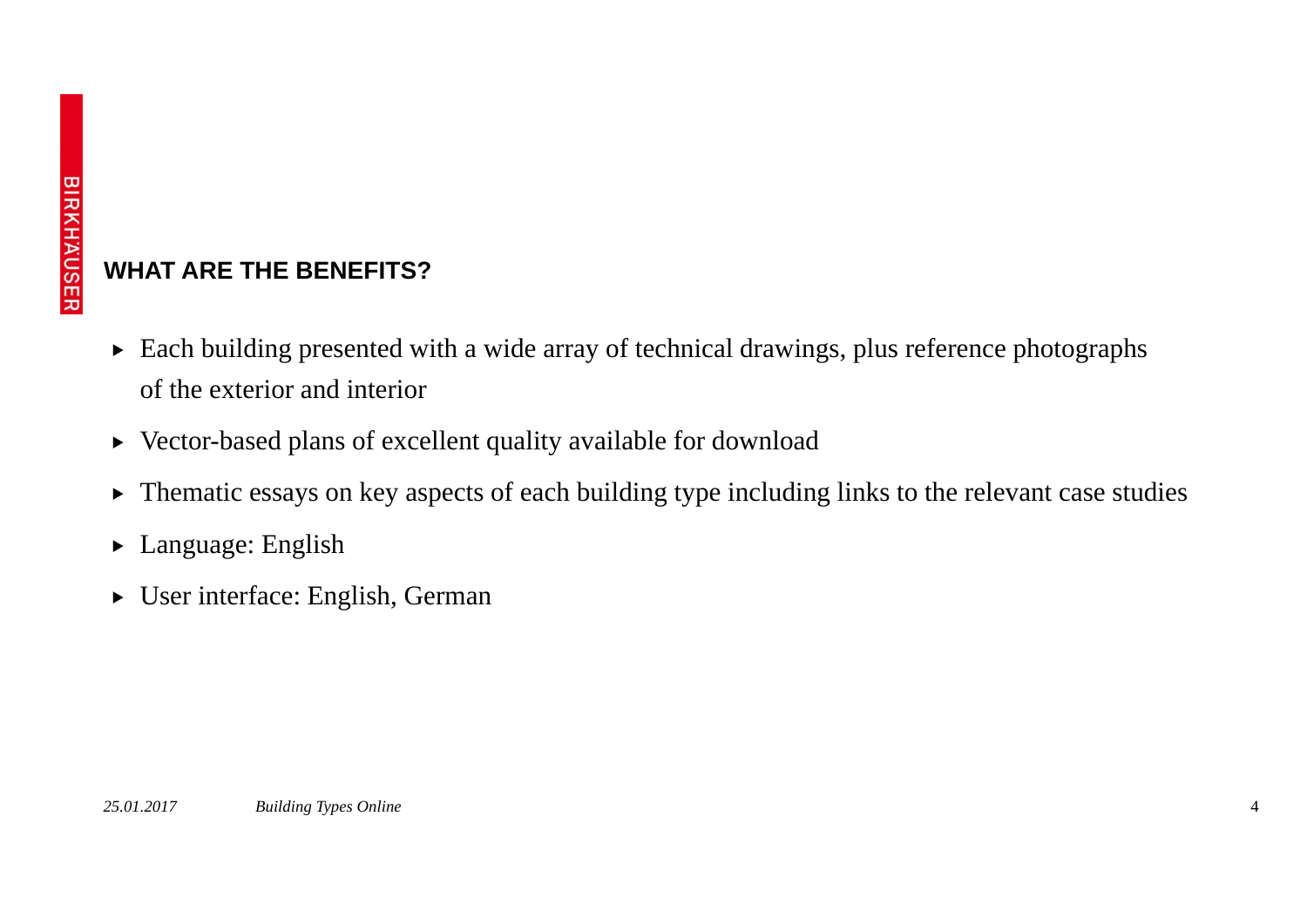## **COMPREHENSIVE SEARCH CRITERIA AND FILTER OPTIONS**

- $\blacktriangleright$  Highly flexible and detailed search and browse access to the contents of the Birkhäuser program on building types
- Search by: Full text; architect; author; country; building type; building form; urban context; height, and many more
- Browse by an elaborate structure of categories including Urban Context, Access System, Building Form, Spatial Configuration, several type-specific categories, and many more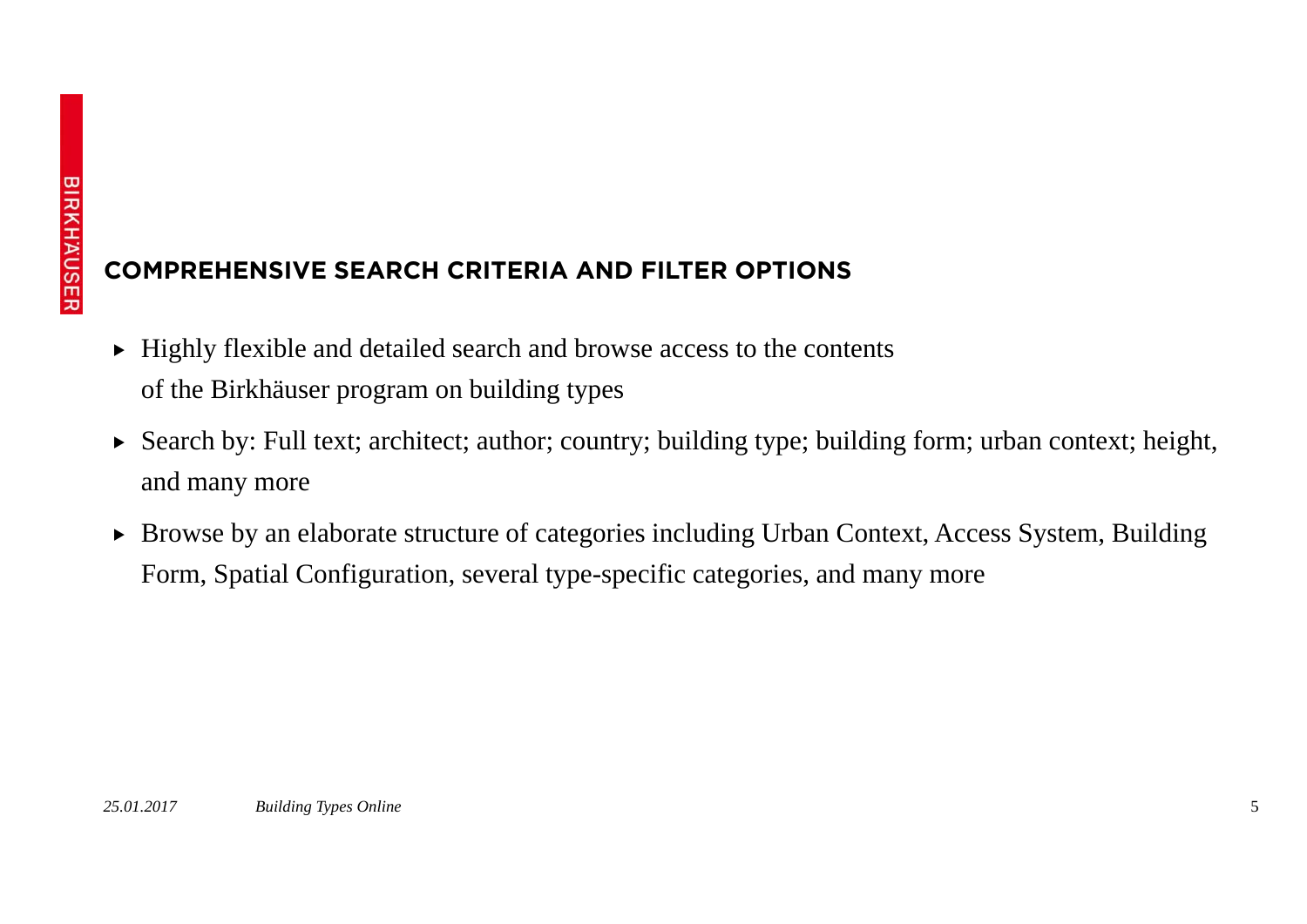

Opens the search function

Allows citation in MLA, APA, and Chicago styles, or export elements in RIS format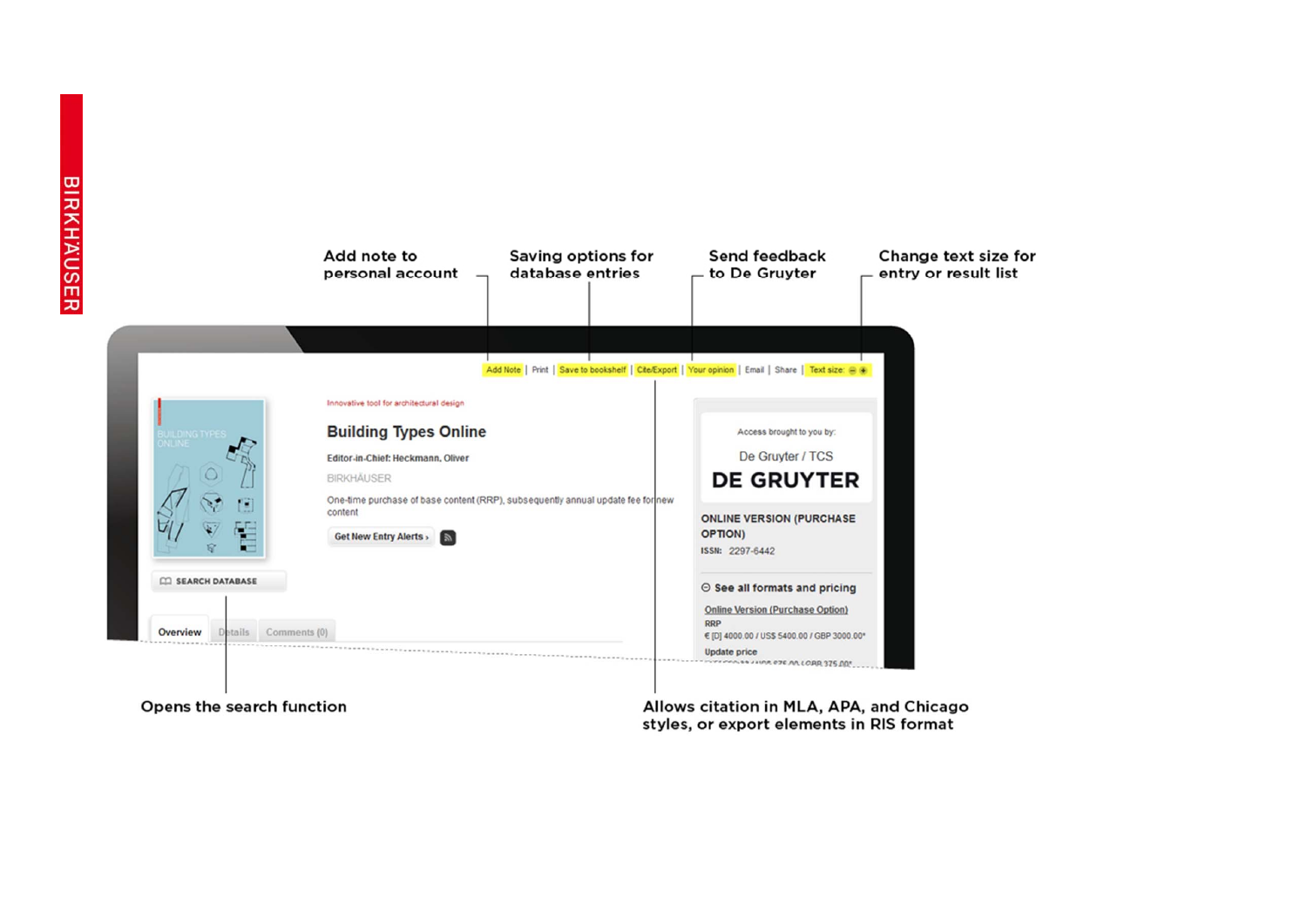

#### *25.01.2017Building Types Online* 7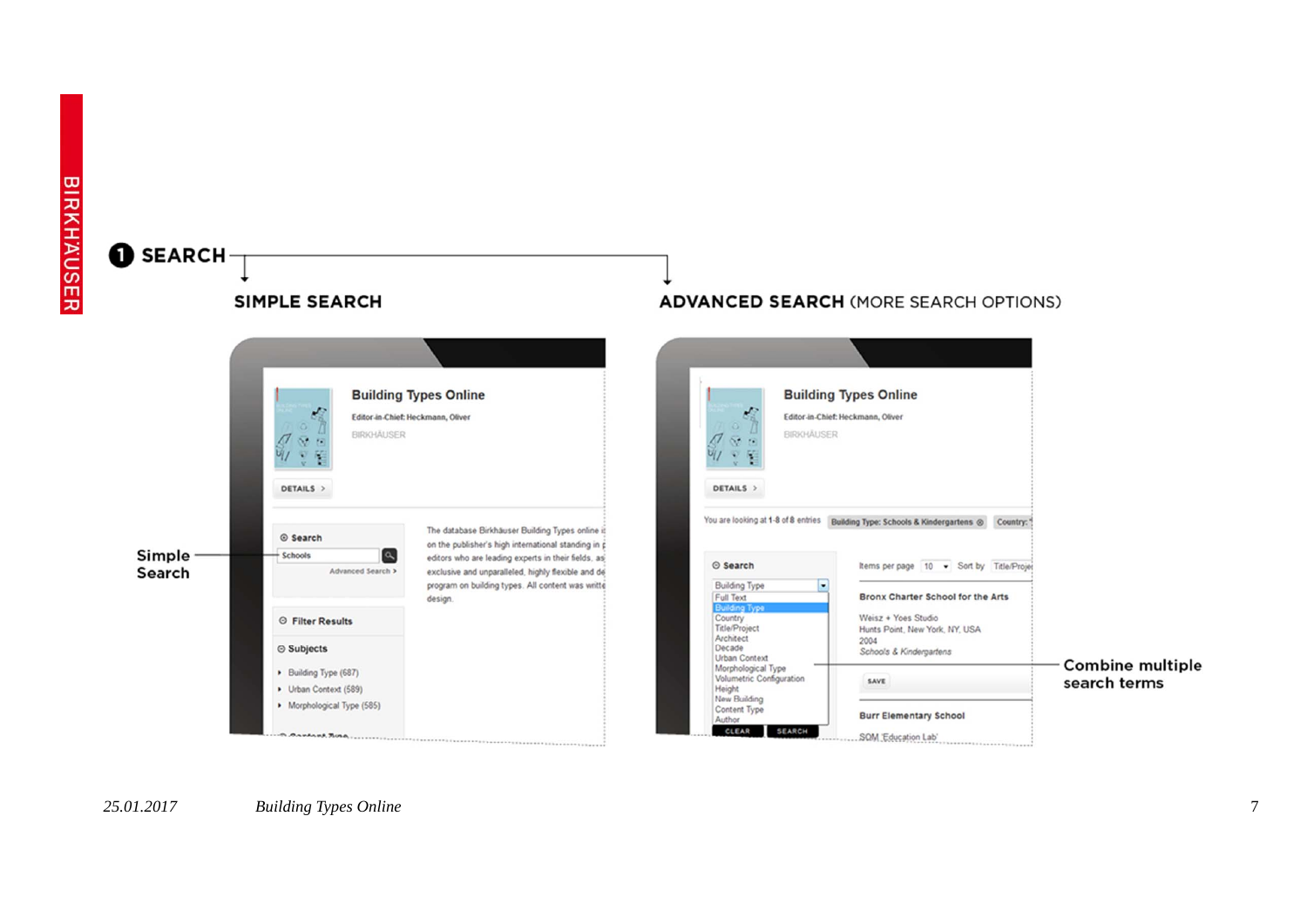# **2 RESULT LIST**



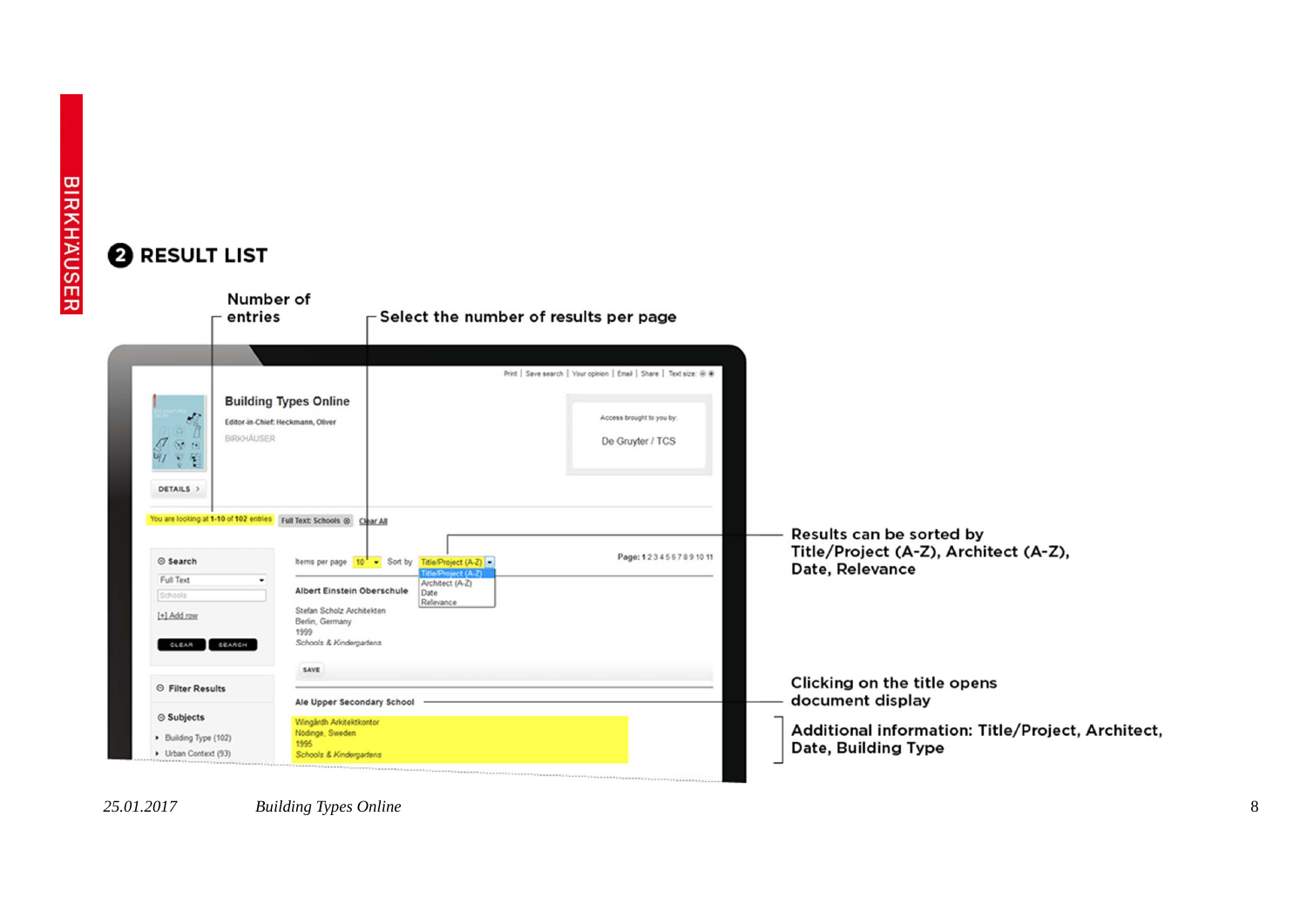# **ODOCUMENT DISPLAY**

| ◎ Search        | « Previous Back to Results                                                                     |                                                      |                             |
|-----------------|------------------------------------------------------------------------------------------------|------------------------------------------------------|-----------------------------|
| Full Text       | Reading View >                                                                                 |                                                      | Change to "reading view"    |
| Bronx           |                                                                                                |                                                      |                             |
| [+] Add row     | Schools and Kindergartens: A Design Manual<br>Author(s): Dudek Mark<br>Birkhäuser (Basel) 2015 |                                                      | <b>Bibliographical data</b> |
| SEARCH<br>CLEAR | Mark Dudek                                                                                     |                                                      | Author                      |
|                 | <b>Bronx Charter School for the Arts</b>                                                       |                                                      | <b>Link to Google Maps</b>  |
|                 | <b>Building Type:</b>                                                                          | Schools & Kindergartens                              |                             |
|                 | Architect:                                                                                     | Weisz + Yoes Studio                                  | Detailed metadata           |
|                 | Year:                                                                                          | 2004                                                 |                             |
|                 | Location:                                                                                      | Hunts Point, New York, NY (link to map >)            |                             |
|                 | Country:                                                                                       | <b>USA</b>                                           |                             |
|                 | <b>Urban Context:</b>                                                                          | Urban Block Structure: Industrial Area/Business Park |                             |
|                 | Morphological Type:                                                                            | Block Infill/Block Edge                              |                             |
|                 | Volumetric Configuration: Linear; Grid                                                         |                                                      |                             |
|                 | Height:                                                                                        | Low-Rise (up to 3 levels)                            |                             |
|                 | <b>Load-Bearing Structure:</b>                                                                 | Column-and-Slab; Wide-Span Structures                |                             |
|                 | Parking:                                                                                       | No parking on site                                   |                             |
|                 | Access Type:                                                                                   | Comb/Grid Systems                                    |                             |
|                 |                                                                                                | Street Plan: Matrix                                  |                             |

 $\Gamma$  Navigate between results

*25.01.2017Building Types Online* 9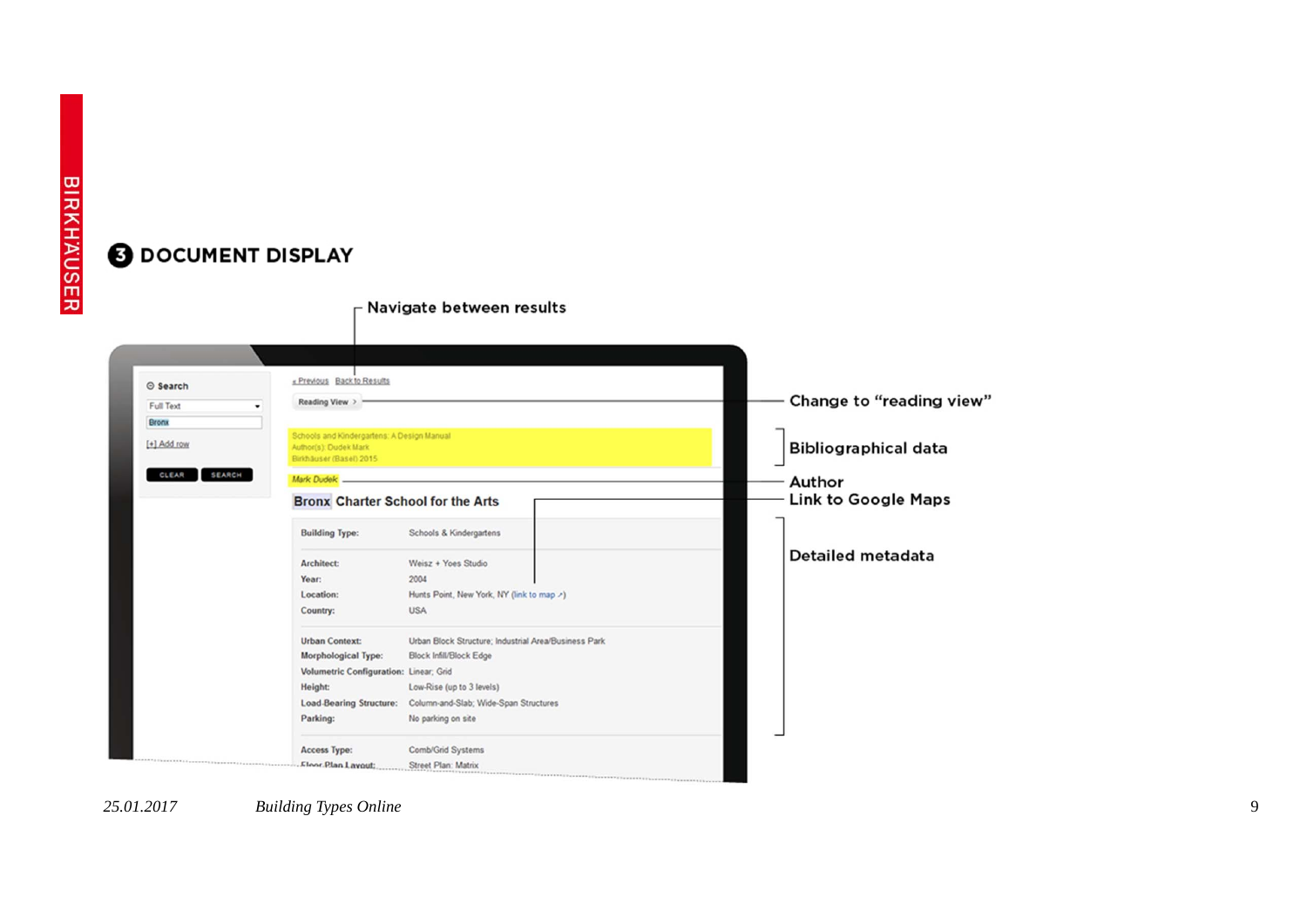

#### SUPPLEMENTARY MATERIAL DISPLAY

*25.01.2017Building Types Online* 10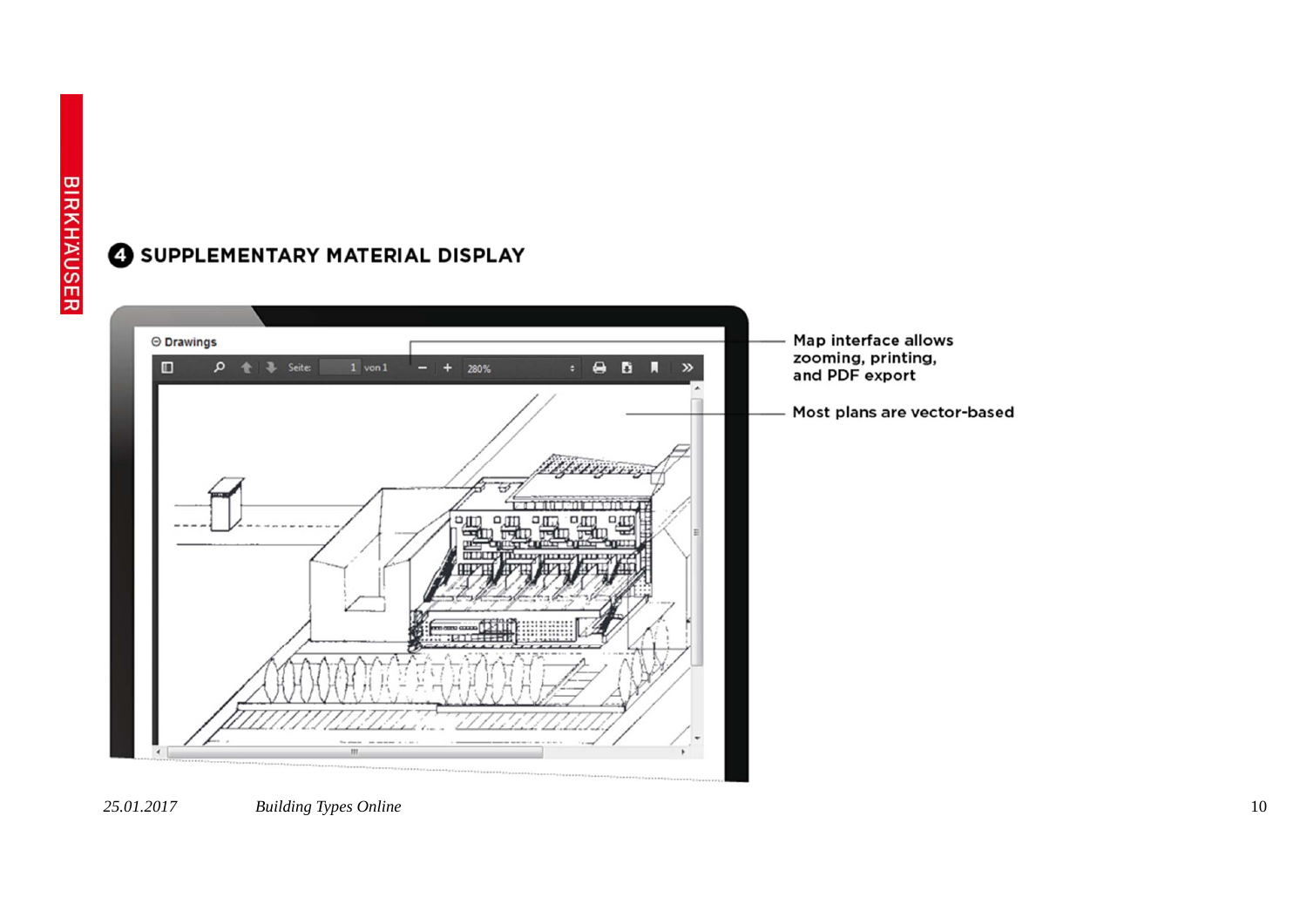### SUPPLEMENTARY MATERIAL DISPLAY



*25.01.2017Building Types Online* 11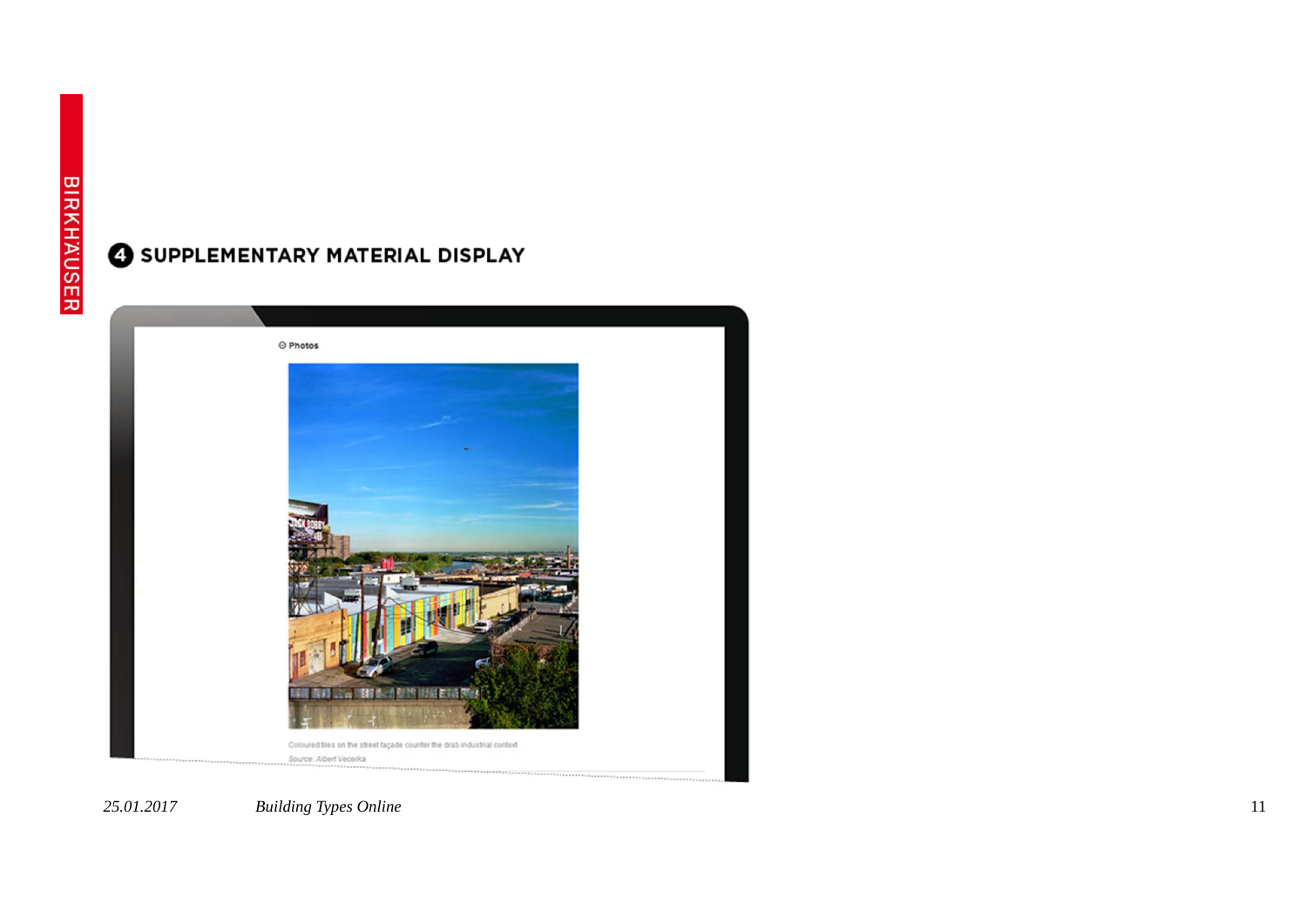#### **6 BROWSE FUNCTION**

 $\alpha$ Advanced Search > **O** Filter Results  $\odot$  Subjects Building Type (687) Housing (281) • Office Buildings (83) Industrial Buildings (27) > Schools & Kindergartens(88) • Museums (78) • Libraries (56)

© Search

Search publica

- Urban Context (589)
- Article (98)

The database Birkhäuser Building Types online is a resource for the study and practice of architectural design. It is based on the publisher's high international standing in professional architecture books, on the knowledge of the authors and editors who are leading experts in their fields, as well as on the technical quality of the illustrations. The database offers exclusive and unparalleled, highly flexible and detailed search and browse access to the contents of the Birkhäuser program on building types. All content was written and selected by internationally renowned authors in architectural design.



Easy access via browse tree subjects (Building Type, Urban Context, Morphological Type) as well as via filters Content Type and Author

*25.01.2017*